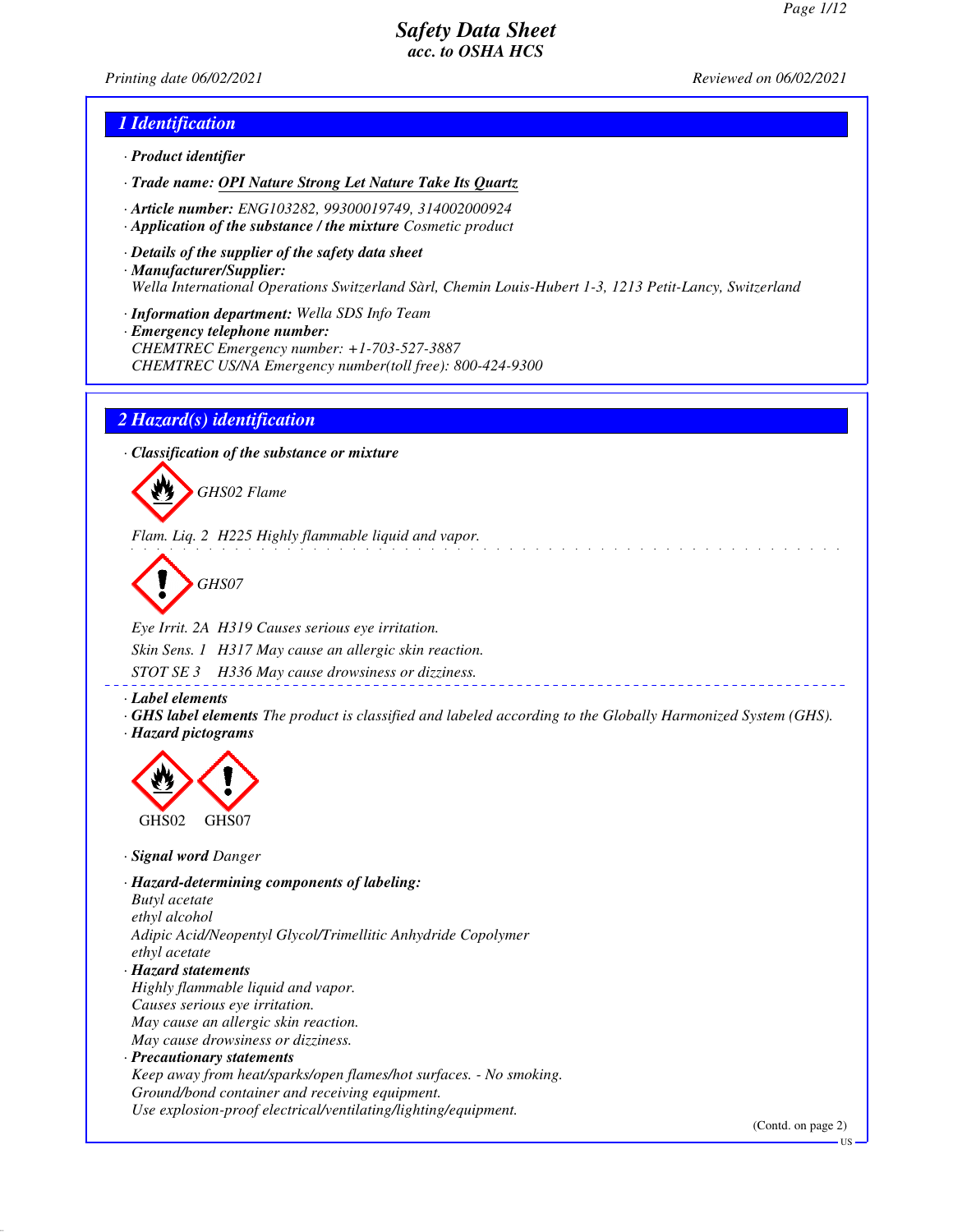*Printing date 06/02/2021 Reviewed on 06/02/2021*

### *Trade name: OPI Nature Strong Let Nature Take Its Quartz*

(Contd. of page 1) *Use only non-sparking tools. Take precautionary measures against static discharge. Avoid breathing dust/fume/gas/mist/vapors/spray Wash thoroughly after handling. Use only outdoors or in a well-ventilated area. Contaminated work clothing must not be allowed out of the workplace. Wear protective gloves/protective clothing/eye protection/face protection. If on skin (or hair): Take off immediately all contaminated clothing. Rinse skin with water/shower. IF INHALED: Remove person to fresh air and keep comfortable for breathing. If in eyes: Rinse cautiously with water for several minutes. Remove contact lenses, if present and easy to do. Continue rinsing. Call a poison center/doctor if you feel unwell. Specific treatment (see on this label). If skin irritation or rash occurs: Get medical advice/attention. If eye irritation persists: Get medical advice/attention. Wash contaminated clothing before reuse. In case of fire: Use for extinction: CO2, powder or water spray. Store in a well-ventilated place. Keep container tightly closed. Store in a well-ventilated place. Keep cool. Store locked up. Dispose of contents/container in accordance with local/regional/national/international regulations. · Other hazards · Results of PBT and vPvB assessment · PBT: Not applicable.*

*· vPvB: Not applicable.*

### *3 Composition/information on ingredients*

*· Chemical characterization: Mixtures*

*· Description: Mixture of the substances listed below with nonhazardous additions.*

| $\cdot$ Dangerous components: |                                                                         |                     |
|-------------------------------|-------------------------------------------------------------------------|---------------------|
|                               | 123-86-4 Butyl acetate                                                  | $>$ 25-≤50%         |
|                               | $141-78-6$ ethyl acetate                                                | $≥20-≤25%$          |
|                               | 9004-70-0 Nitrocellulose                                                | > $10$ -≤25%        |
|                               | 28407-73-0 Adipic Acid/Neopentyl Glycol/Trimellitic Anhydride Copolymer | $>2.5-10\%$         |
|                               | $\sqrt{64-17-5}$ ethyl alcohol                                          | $>2.5-10\%$         |
|                               | 13463-67-7 titanium dioxide                                             | $\geq 0.1 - 52.5\%$ |

## *4 First-aid measures*

- *· Description of first aid measures*
- *· General information: Immediately remove any clothing soiled by the product.*
- *· After inhalation:*
- *Supply fresh air and to be sure call for a doctor.*
- *In case of unconsciousness place patient stably in side position for transportation.*
- *· After skin contact: Immediately wash with water and soap and rinse thoroughly.*
- *· After eye contact:*

*Rinse opened eye for several minutes under running water. If symptoms persist, consult a doctor.*

*· After swallowing: If symptoms persist consult doctor.*

(Contd. on page 3)

US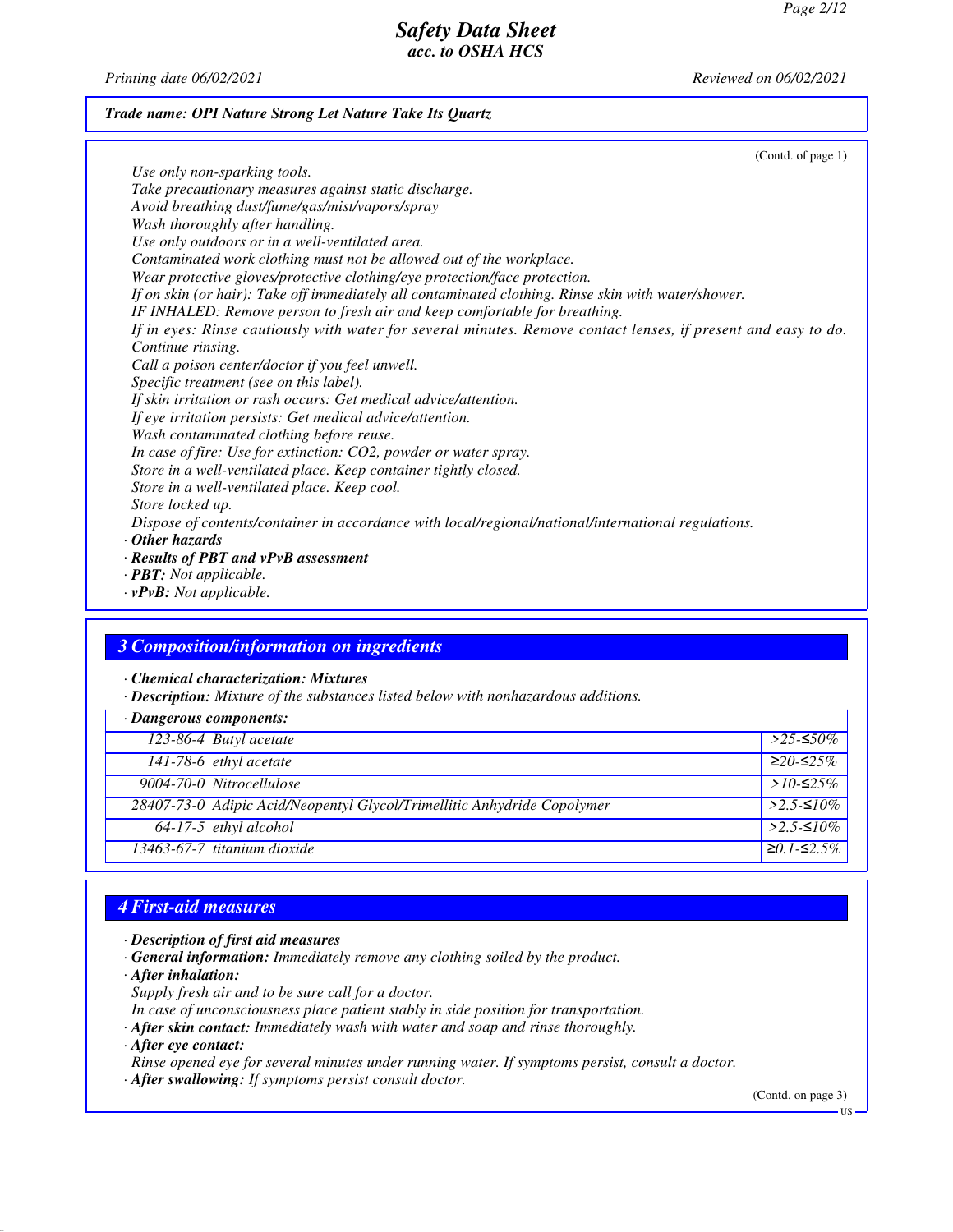*Printing date 06/02/2021 Reviewed on 06/02/2021*

### *Trade name: OPI Nature Strong Let Nature Take Its Quartz*

*· Information for doctor:*

- *· Most important symptoms and effects, both acute and delayed No further relevant information available.*
- *· Indication of any immediate medical attention and special treatment needed*

*No further relevant information available.*

### *5 Fire-fighting measures*

- *· Extinguishing media*
- *· Suitable extinguishing agents:*

*CO2, extinguishing powder or water spray. Fight larger fires with water spray or alcohol resistant foam.*

- *· Special hazards arising from the substance or mixture No further relevant information available.*
- *· Advice for firefighters*
- *· Protective equipment: No special measures required.*

### *6 Accidental release measures*

*· Personal precautions, protective equipment and emergency procedures Wear protective equipment. Keep unprotected persons away.*

*· Environmental precautions: Dilute with plenty of water.*

*Do not allow to enter sewers/ surface or ground water.*

- *· Methods and material for containment and cleaning up: Absorb with liquid-binding material (sand, diatomite, acid binders, universal binders, sawdust). Dispose contaminated material as waste according to item 13. Ensure adequate ventilation.*
- *· Reference to other sections See Section 7 for information on safe handling. See Section 8 for information on personal protection equipment. See Section 13 for disposal information.*

### *· Protective Action Criteria for Chemicals*

| $\cdot$ PAC-1:   |                                           |                          |
|------------------|-------------------------------------------|--------------------------|
|                  | $\overline{123}$ -86-4 Butyl acetate      | 5 ppm                    |
|                  | $141-78-6$ ethyl acetate                  | $\overline{1,200}$ ppm   |
|                  | $64-17-5$ ethyl alcohol                   | 1,800 ppm                |
|                  | $67-63-0$ isopropyl alcohol               | $\overline{400}$ ppm     |
|                  | 13463-67-7 titanium dioxide               | $30$ mg/m <sup>3</sup>   |
|                  | $123-42-2$ 4-hydroxy-4-methylpentan-2-one | 150 ppm                  |
|                  | $66-25-1$ hexanal                         | 6 ppm                    |
|                  | 7664-38-2 Phosphoric Acid                 | 3 mg/m <sup>3</sup>      |
|                  | 7727-43-7 barium sulfate                  | $15$ mg/m <sup>3</sup>   |
|                  | $71-36-3$ n-Butyl alcohol                 | $\overline{60}$ ppm      |
| 7631-86-9 Silica |                                           | $18$ mg/m <sup>3</sup>   |
|                  | 1309-37-1 <i>Iron Oxides</i> (CI 77491)   | $\overline{15 \ m}g/m^3$ |
| $\cdot$ PAC-2:   |                                           |                          |
|                  | $\overline{123-86-4}$ Butyl acetate       | $\sqrt{200}$ ppm         |
|                  | 141-78-6 $ethyl$ acetate                  | $\overline{1,}700$ ppm   |
|                  | $64-17-5$ ethyl alcohol                   | $\frac{1}{3300*}$ ppm    |
|                  |                                           | (Cond. on page 4)        |

US

(Contd. of page 2)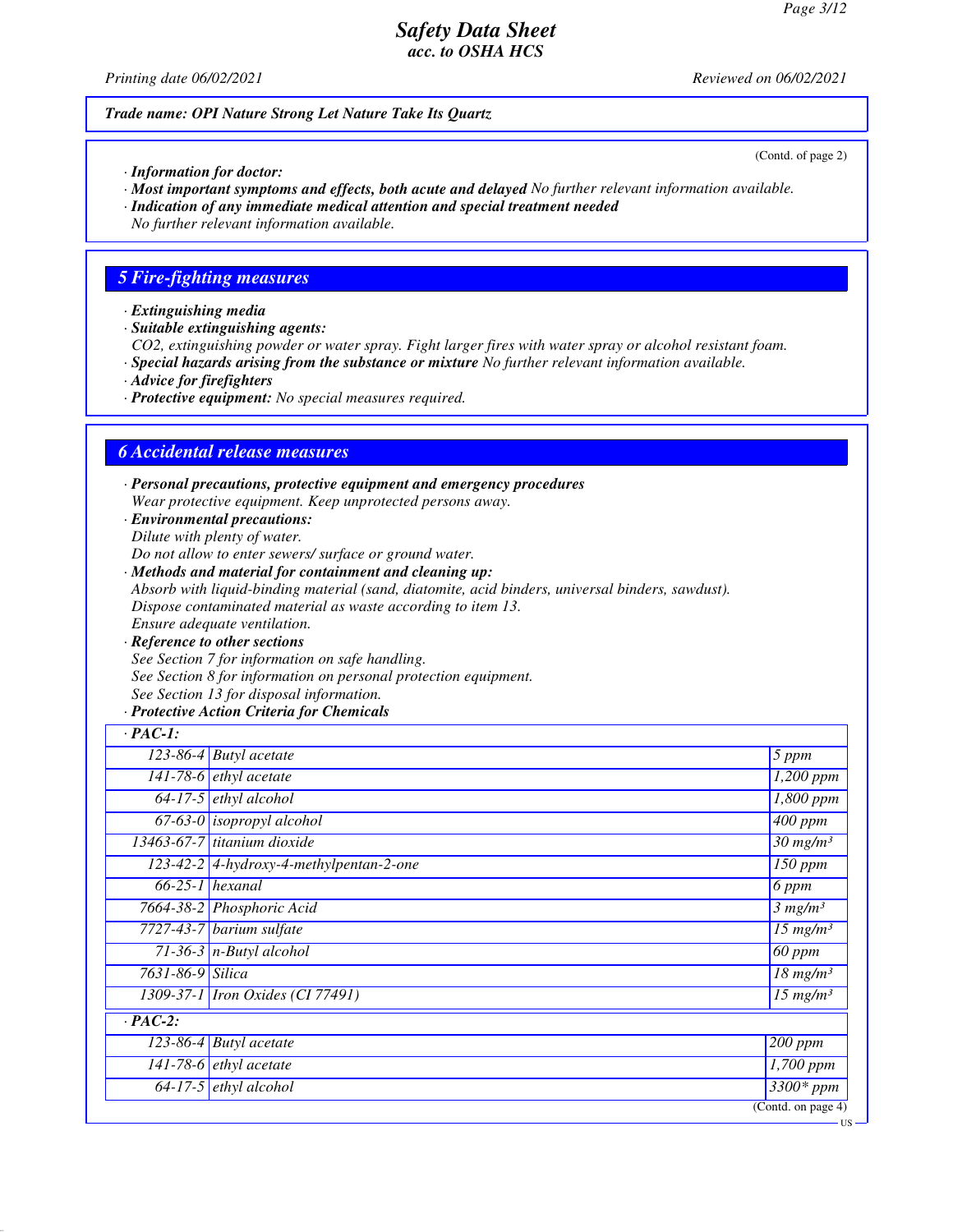*Printing date 06/02/2021 Reviewed on 06/02/2021*

### *Trade name: OPI Nature Strong Let Nature Take Its Quartz*

|                  |                                         | (Contd. of page 3)                   |
|------------------|-----------------------------------------|--------------------------------------|
|                  | $67-63-0$ isopropyl alcohol             | $2000*ppm$                           |
|                  | 13463-67-7 titanium dioxide             | $330$ mg/m <sup>3</sup>              |
|                  | 123-42-2 4-hydroxy-4-methylpentan-2-one | $\overline{350}$ ppm                 |
|                  | $66-25-1$ hexanal                       | 66 ppm                               |
|                  | 7664-38-2 Phosphoric Acid               | $\overline{30}$ mg/m <sup>3</sup>    |
|                  | $7727-43-7$ barium sulfate              | $\frac{170 \text{ m}g}{m^3}$         |
|                  | $71-36-3$ n-Butyl alcohol               | 800 ppm                              |
| 7631-86-9 Silica |                                         | $\frac{740 \text{ m}g}{m^3}$         |
|                  | 1309-37-1 <i>Iron Oxides</i> (CI 77491) | $\frac{360 \text{ mg}}{m}$           |
| $\cdot$ PAC-3:   |                                         |                                      |
|                  | $123-86-4$ Butyl acetate                | $3000*$ ppm                          |
|                  | 141-78-6 $ethyl$ acetate                | $10000**$ ppm                        |
|                  | $64-17-5$ ethyl alcohol                 | $15000*$ ppm                         |
|                  | 67-63-0 isopropyl alcohol               | $12000**$ ppm                        |
|                  | 13463-67-7 titanium dioxide             | $2,000$ mg/m <sup>3</sup>            |
|                  | 123-42-2 4-hydroxy-4-methylpentan-2-one | $2100*$ ppm                          |
|                  | $66-25-1$ hexanal                       | 86 ppm                               |
|                  | 7664-38-2 Phosphoric Acid               | $\overline{150}$ mg/m <sup>3</sup>   |
|                  | 7727-43-7 barium sulfate                | $\overline{990}$ mg/m <sup>3</sup>   |
|                  | $71-36-3$ n-Butyl alcohol               | $8000**$ ppm                         |
| 7631-86-9 Silica |                                         | $\overline{4,500}$ mg/m <sup>3</sup> |
|                  | 1309-37-1 <i>Iron Oxides</i> (CI 77491) | $2,200$ mg/m <sup>3</sup>            |

### *7 Handling and storage*

*· Handling:*

- *· Precautions for safe handling Ensure good ventilation/exhaustion at the workplace. Prevent formation of aerosols. · Information about protection against explosions and fires:*
- *Keep ignition sources away Do not smoke. Protect against electrostatic charges.*
- *· Conditions for safe storage, including any incompatibilities · Storage:*
- *· Requirements to be met by storerooms and receptacles: Store in a cool location.*
- *· Information about storage in one common storage facility: Not required.*
- *· Further information about storage conditions: Keep receptacle tightly sealed. Store in cool, dry conditions in well sealed receptacles.*

*· Storage class: 3* 

*· Specific end use(s) No further relevant information available.*

## *8 Exposure controls/personal protection*

*· Additional information about design of technical systems: No further data; see item 7.*

(Contd. on page 5)

US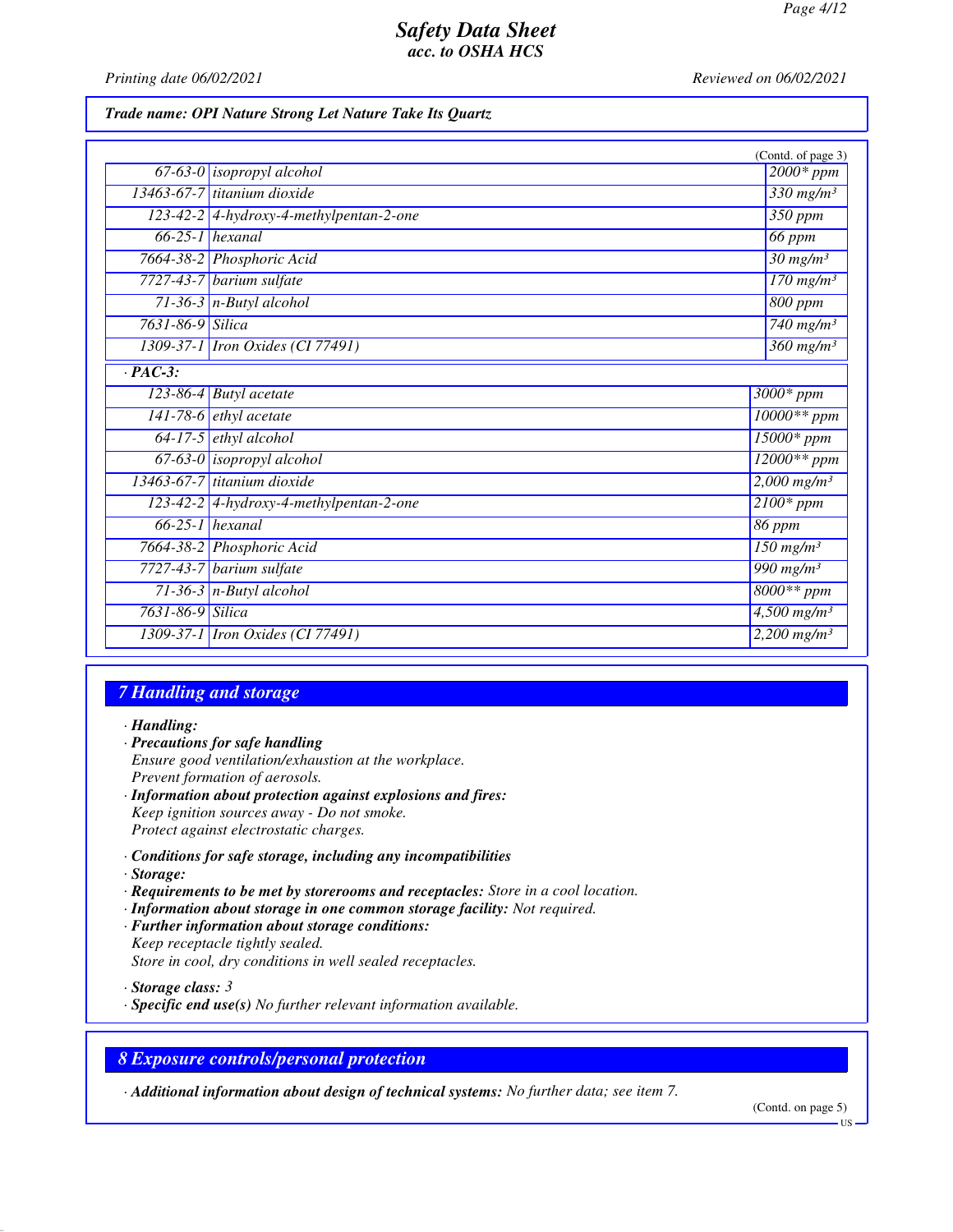(Contd. of page 4)

**TIC** 

## *Safety Data Sheet acc. to OSHA HCS*

*· Control parameters*

*Trade name: OPI Nature Strong Let Nature Take Its Quartz*

*Printing date 06/02/2021 Reviewed on 06/02/2021*

## *· Components with limit values that require monitoring at the workplace: The following constituents are the only constituents of the product which have a PEL, TLV or other recommended exposure limit. At this time, the other constituents have no known exposure limits. 123-86-4 Butyl acetate PEL Long-term value: 710 mg/m³, 150 ppm REL Short-term value: 950 mg/m³, 200 ppm Long-term value: 710 mg/m³, 150 ppm TLV Short-term value: 712 mg/m³, 150 ppm Long-term value: 238 mg/m³, 50 ppm 141-78-6 ethyl acetate PEL Long-term value: 1400 mg/m³, 400 ppm REL Long-term value: 1400 mg/m³, 400 ppm TLV Long-term value: 1440 mg/m³, 400 ppm 64-17-5 ethyl alcohol PEL Long-term value: 1900 mg/m³, 1000 ppm REL Long-term value: 1900 mg/m³, 1000 ppm TLV Short-term value: 1880 mg/m³, 1000 ppm · Additional information: The lists that were valid during the creation were used as basis. · Exposure controls · Personal protective equipment: · General protective and hygienic measures: Keep away from foodstuffs, beverages and feed. Immediately remove all soiled and contaminated clothing. Wash hands before breaks and at the end of work. Avoid contact with the eyes. Avoid contact with the eyes and skin. · Breathing equipment: In case of brief exposure or low pollution use respiratory filter device. In case of intensive or longer exposure use respiratory protective device that is independent of circulating air. · Protection of hands: Protective gloves The glove material has to be impermeable and resistant to the product/ the substance/ the preparation. Due to missing tests no recommendation to the glove material can be given for the product/ the preparation/ the chemical mixture. Selection of the glove material on consideration of the penetration times, rates of diffusion and the degradation · Material of gloves The selection of the suitable gloves does not only depend on the material, but also on further marks of quality and varies from manufacturer to manufacturer. As the product is a preparation of several substances, the resistance of the glove material can not be calculated in advance and has therefore to be checked prior to the application. · Penetration time of glove material The exact break through time has to be found out by the manufacturer of the protective gloves and has to be observed.* (Contd. on page 6)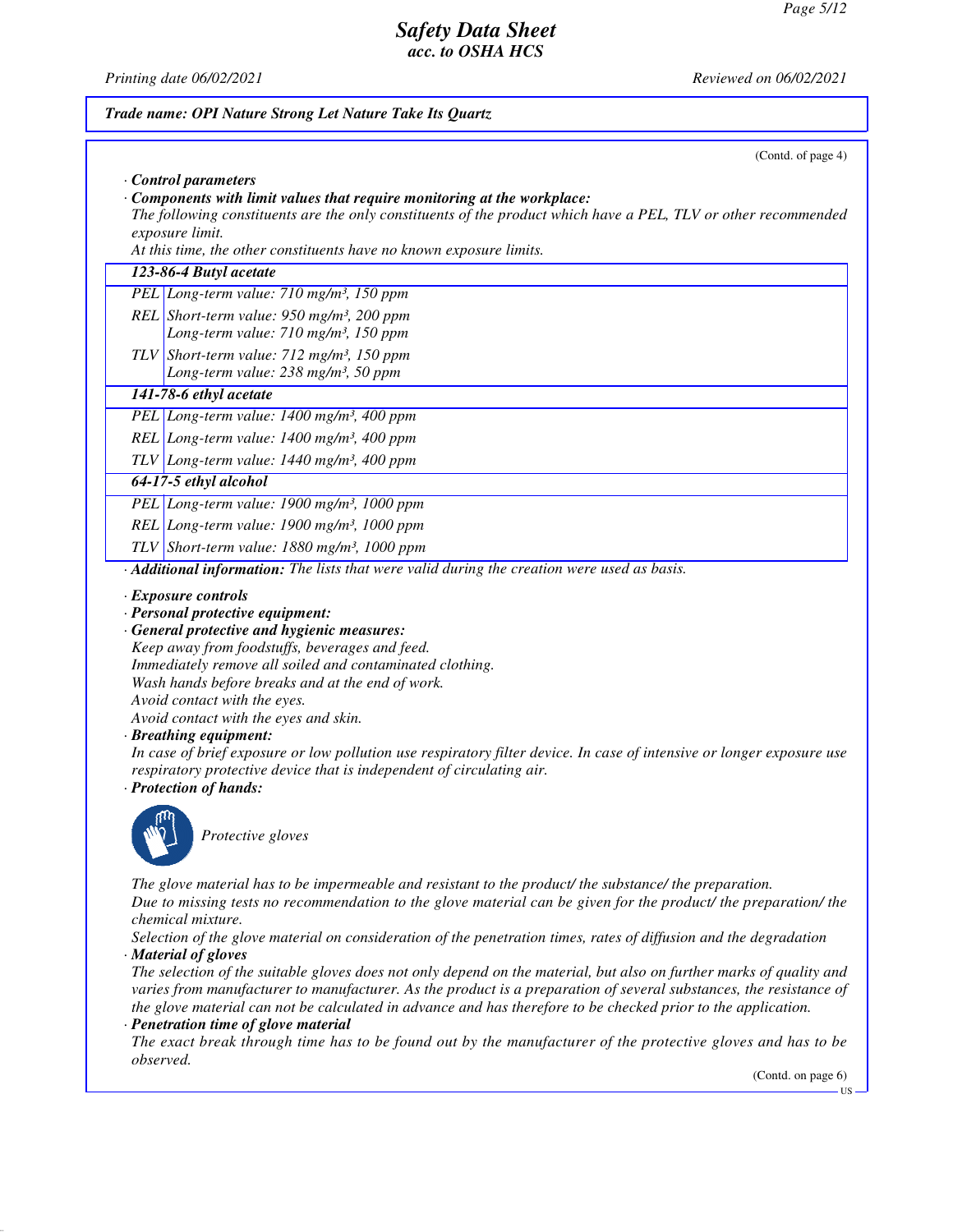*Printing date 06/02/2021 Reviewed on 06/02/2021*

*Trade name: OPI Nature Strong Let Nature Take Its Quartz*

*· Eye protection:*

(Contd. of page 5)



 $\Gamma$ 

*Tightly sealed goggles*

# *9 Physical and chemical properties*

| $\cdot$ Appearance:                                        |                                                                                               |
|------------------------------------------------------------|-----------------------------------------------------------------------------------------------|
| Form:                                                      | Fluid                                                                                         |
| Color:                                                     | According to product specification                                                            |
| $\cdot$ Odor:                                              | Characteristic                                                                                |
| · Odor threshold:                                          | Not determined.                                                                               |
| $\cdot$ pH-value:                                          | Not determined.                                                                               |
| Change in condition                                        |                                                                                               |
| <b>Melting point/Melting range:</b>                        | Undetermined.                                                                                 |
| <b>Boiling point/Boiling range:</b>                        | 77-78 °C (170.6-172.4 °F)                                                                     |
| · Flash point:                                             | $-1 °C(30.2 °F)$                                                                              |
| · Flammability (solid, gaseous):                           | Not applicable.                                                                               |
| · Ignition temperature:                                    | 425 °C (797 °F)                                                                               |
| · Decomposition temperature:                               | Not determined.                                                                               |
| · Auto igniting:                                           | Product is not selfigniting.                                                                  |
| · Danger of explosion:                                     | Product is not explosive. However, formation of explosive air/vapor<br>mixtures are possible. |
| · Explosion limits:                                        |                                                                                               |
| Lower:                                                     | 1.2 Vol $\%$                                                                                  |
| <b>Upper:</b>                                              | 11.5 Vol %                                                                                    |
| $\cdot$ Vapor pressure at 20 °C (68 °F):                   | 97 hPa (72.8 mm Hg)                                                                           |
| $\cdot$ Density:                                           | Not determined.                                                                               |
| $\cdot$ Relative density                                   | Not determined.                                                                               |
| · Vapor density                                            | Not determined.                                                                               |
| $\cdot$ Evaporation rate                                   | Not determined.                                                                               |
| · Solubility in / Miscibility with                         |                                                                                               |
| Water:                                                     | Fully miscible.                                                                               |
| · Partition coefficient (n-octanol/water): Not determined. |                                                                                               |
| · Viscosity:                                               |                                                                                               |
| Dynamic:                                                   | Not determined.                                                                               |
| Kinematic:                                                 | Not determined.                                                                               |
| · Solvent content:                                         |                                                                                               |
| Organic solvents:                                          | 71.6%                                                                                         |
| <b>VOC</b> content:                                        | 71.64%                                                                                        |
|                                                            | 716.4 g/l / 5.98 lb/gal                                                                       |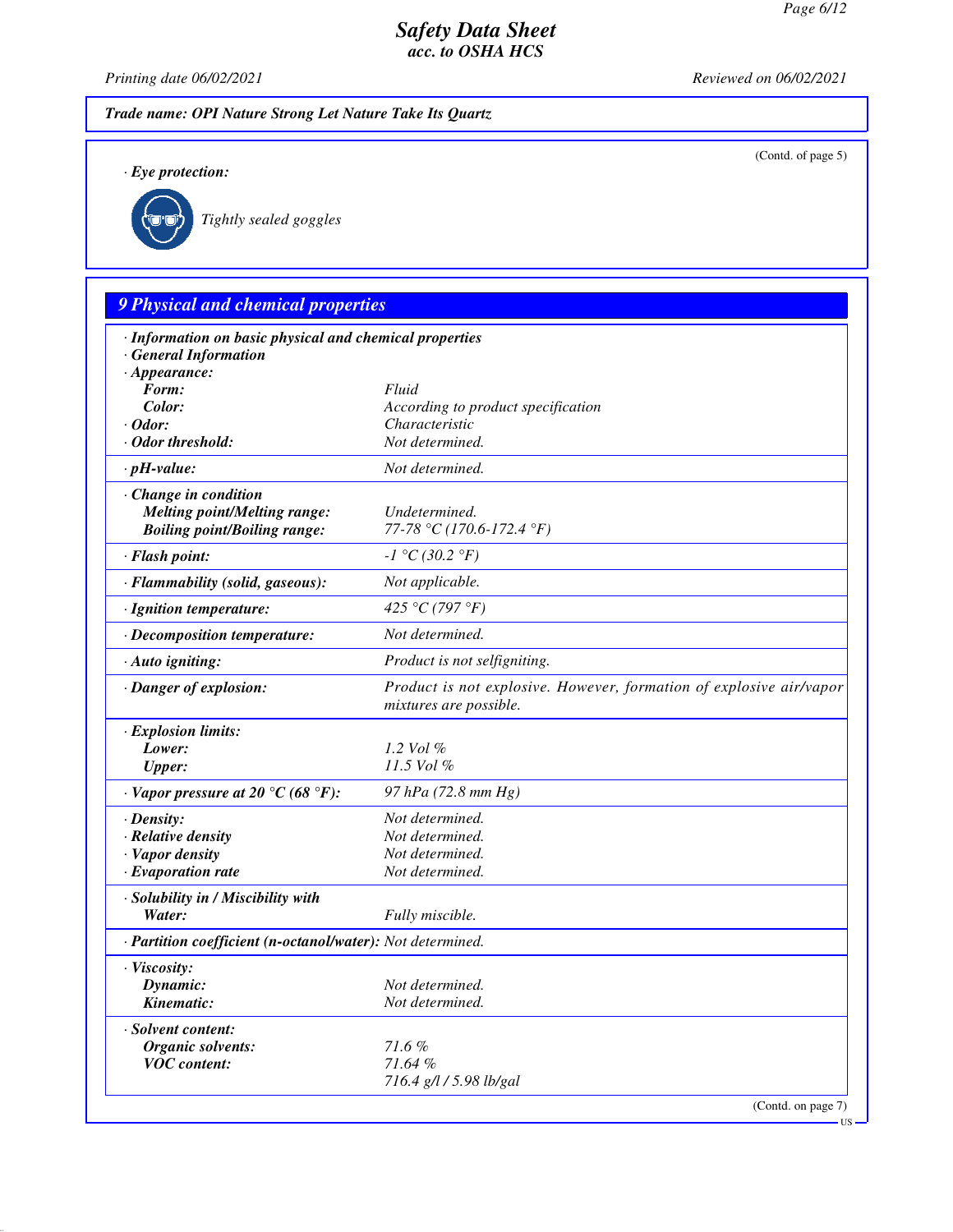(Contd. of page 6)

## *Safety Data Sheet acc. to OSHA HCS*

*Printing date 06/02/2021 Reviewed on 06/02/2021*

*Trade name: OPI Nature Strong Let Nature Take Its Quartz*

*Solids content: 12.8 %*

*· Other information No further relevant information available.*

### *10 Stability and reactivity*

*· Reactivity No further relevant information available.*

*· Chemical stability*

*· Thermal decomposition / conditions to be avoided: No decomposition if used according to specifications.*

*· Possibility of hazardous reactions No dangerous reactions known.*

*· Conditions to avoid No further relevant information available.*

*· Incompatible materials: No further relevant information available.*

*· Hazardous decomposition products: No dangerous decomposition products known.*

### *11 Toxicological information*

*· Information on toxicological effects*

*· Acute toxicity:*

*· LD/LC50 values that are relevant for classification:*

|                             |      | · LD/LC50 values that are relevant for classification:     |
|-----------------------------|------|------------------------------------------------------------|
| 123-86-4 Butyl acetate      |      |                                                            |
| Oral                        | LD50 | $13,100$ mg/kg (rat)                                       |
| Dermal                      | LD50 | $\geq 5,000$ mg/kg (rabbit)                                |
|                             |      | Inhalative LC50/4 h $>21$ mg/l (rat)                       |
| 141-78-6 ethyl acetate      |      |                                                            |
| Oral                        | LD50 | $5,620$ mg/kg (rabbit)                                     |
|                             |      | Inhalative LC50/4 h 1,600 mg/l (rat)                       |
| 64-17-5 ethyl alcohol       |      |                                                            |
| Oral                        | LD50 | $10,470$ mg/kg (rat) (bw (OECD 401))                       |
|                             |      | Inhalative LC50/4 h 116.9 mg/l (rat) (air (//OECD 403))    |
| 13463-67-7 titanium dioxide |      |                                                            |
| Oral                        | LD50 | $>5,000$ mg/kg (rat) (bw (OECD 425))                       |
| Dermal                      | LD50 | $>10,000$ mg/kg (rabbit)                                   |
|                             |      | Inhalative $ LCS0/4 h  > 3.43$ mg/l (rat) (air (OECD 403)) |

*· Primary irritant effect:*

*· on the skin: No irritant effect.*

*· on the eye: Irritating effect.*

*· Sensitization: Sensitization possible through skin contact.*

*· Additional toxicological information:*

*The product shows the following dangers according to internally approved calculation methods for preparations: Irritant*

*· Carcinogenic categories*

| $\cdot$ IARC (International Agency for Research on Cancer) |                               |    |
|------------------------------------------------------------|-------------------------------|----|
|                                                            | $64-17-5$ ethyl alcohol       |    |
|                                                            | $67-63-0$ isopropyl alcohol   |    |
|                                                            | $13463-67-7$ titanium dioxide | 2B |
|                                                            | (Contd. on page 8)            |    |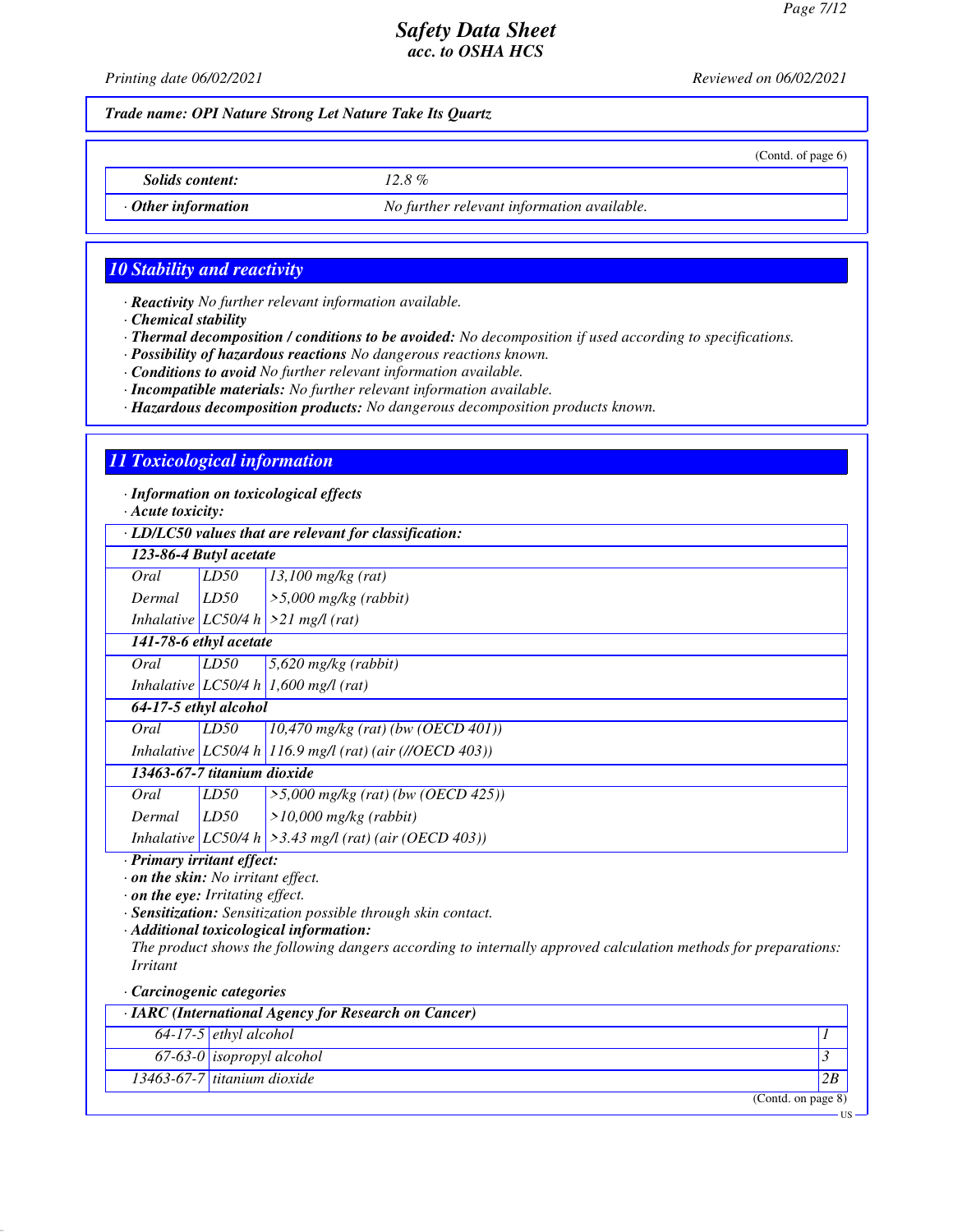(Contd. of page 7)

### *Safety Data Sheet acc. to OSHA HCS*

*Printing date 06/02/2021 Reviewed on 06/02/2021*

### *Trade name: OPI Nature Strong Let Nature Take Its Quartz*

*7631-86-9 Silica 3* 

*1309-37-1 Iron Oxides (CI 77491) 3* 

*· NTP (National Toxicology Program)*

*None of the ingredients is listed.*

*· OSHA-Ca (Occupational Safety & Health Administration)*

*None of the ingredients is listed.*

### *12 Ecological information*

### *· Toxicity*

- *· Aquatic toxicity: No further relevant information available.*
- *· Persistence and degradability No further relevant information available.*
- *· Behavior in environmental systems:*
- *· Bioaccumulative potential No further relevant information available.*
- *· Mobility in soil No further relevant information available.*
- *· Additional ecological information:*

*· General notes:*

*Water hazard class 2 (Self-assessment): hazardous for water*

*Do not allow product to reach ground water, water course or sewage system.*

*Danger to drinking water if even small quantities leak into the ground.*

- *· Results of PBT and vPvB assessment*
- *· PBT: Not applicable.*
- *· vPvB: Not applicable.*
- *· Other adverse effects No further relevant information available.*

### *13 Disposal considerations*

*· Waste treatment methods*

*· Recommendation:*

*Must not be disposed of together with household garbage. Do not allow product to reach sewage system.*

- *· Uncleaned packagings:*
- *· Recommendation: Disposal must be made according to official regulations.*
- *· Recommended cleansing agent: Water, if necessary with cleansing agents.*

| $\cdot$ UN-Number               |               |  |
|---------------------------------|---------------|--|
| · DOT, IMDG, IATA               | <i>UN1263</i> |  |
| $\cdot$ UN proper shipping name |               |  |
| $\cdot$ DOT                     | Paint         |  |
| $\cdot$ IMDG, IATA              | <b>PAINT</b>  |  |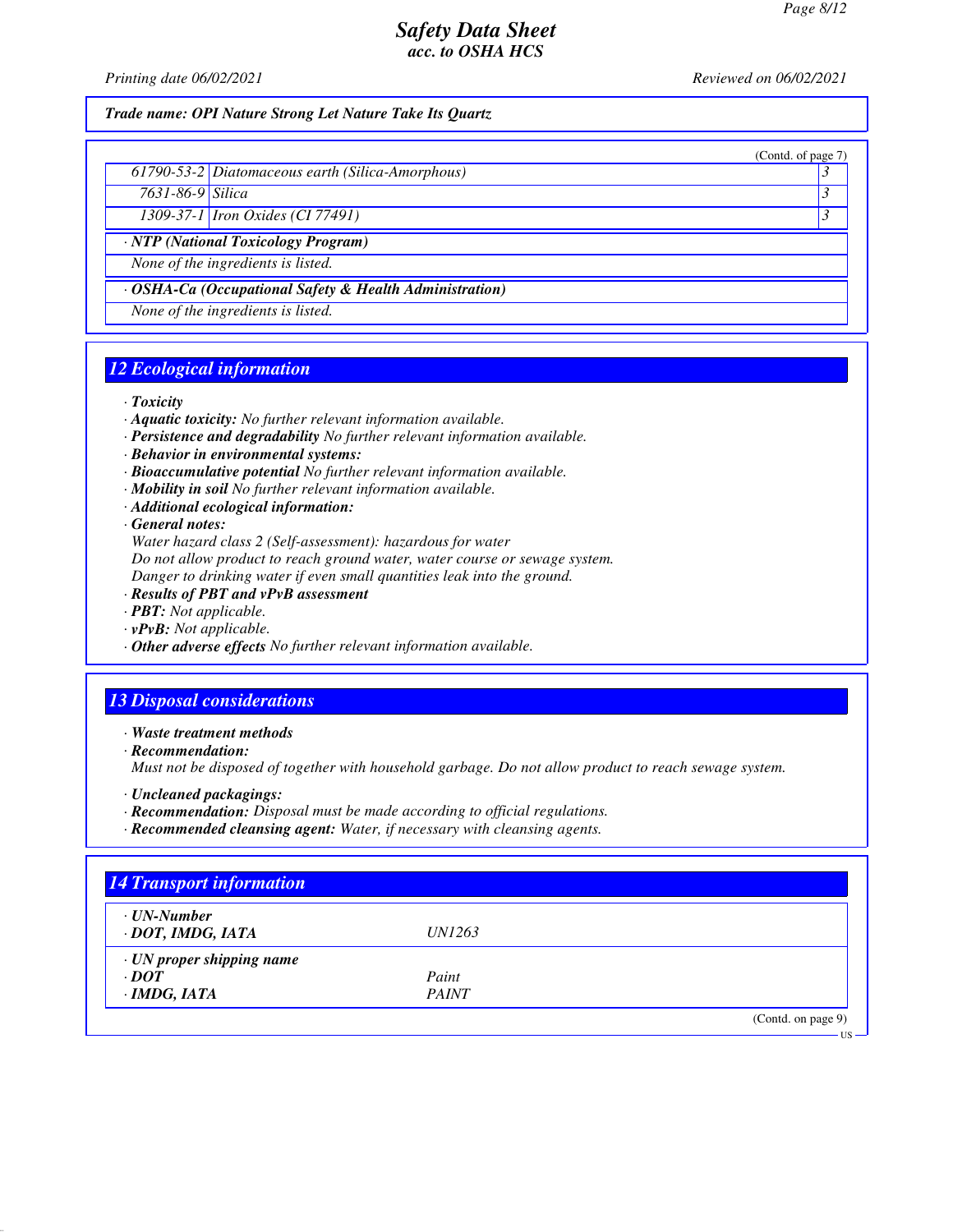*Printing date 06/02/2021 Reviewed on 06/02/2021*

*Trade name: OPI Nature Strong Let Nature Take Its Quartz*

|                                                                                                                           | (Contd. of page 8)                                                                                              |
|---------------------------------------------------------------------------------------------------------------------------|-----------------------------------------------------------------------------------------------------------------|
| · Transport hazard class(es)                                                                                              |                                                                                                                 |
| $\cdot$ DOT                                                                                                               |                                                                                                                 |
|                                                                                                                           |                                                                                                                 |
| · Class                                                                                                                   | 3 Flammable liquids                                                                                             |
| · Label                                                                                                                   | 3                                                                                                               |
| · IMDG, IATA                                                                                                              |                                                                                                                 |
|                                                                                                                           |                                                                                                                 |
| · Class                                                                                                                   | 3 Flammable liquids                                                                                             |
| $\cdot$ Label                                                                                                             | 3                                                                                                               |
| · Packing group<br>· DOT, IMDG, IATA                                                                                      | $I\!I$                                                                                                          |
| · Environmental hazards:                                                                                                  | Not applicable.                                                                                                 |
| · Special precautions for user<br>· Hazard identification number (Kemler code): 33<br>· EMS Number:<br>· Stowage Category | Warning: Flammable liquids<br>$F-E,S-E$<br>B                                                                    |
| · Transport in bulk according to Annex II of<br><b>MARPOL73/78 and the IBC Code</b>                                       | Not applicable.                                                                                                 |
| · Transport/Additional information:                                                                                       |                                                                                                                 |
| $.$ DOT<br>· Quantity limitations                                                                                         | On passenger aircraft/rail: 5 L<br>On cargo aircraft only: 60 L                                                 |
| $\cdot$ IMDG                                                                                                              |                                                                                                                 |
| $\cdot$ Limited quantities (LQ)                                                                                           | 5L                                                                                                              |
| $\cdot$ Excepted quantities (EQ)                                                                                          | Code: E2<br>Maximum net quantity per inner packaging: 30 ml<br>Maximum net quantity per outer packaging: 500 ml |
| · UN "Model Regulation":                                                                                                  | <b>UN 1263 PAINT, 3, II</b>                                                                                     |

## *15 Regulatory information*

*· Safety, health and environmental regulations/legislation specific for the substance or mixture No further relevant information available.*

*· Sara*

*· Section 355 (extremely hazardous substances):*

*None of the ingredients is listed.*

*· Section 313 (Specific toxic chemical listings):*

*67-63-0 isopropyl alcohol*

(Contd. on page 10)

US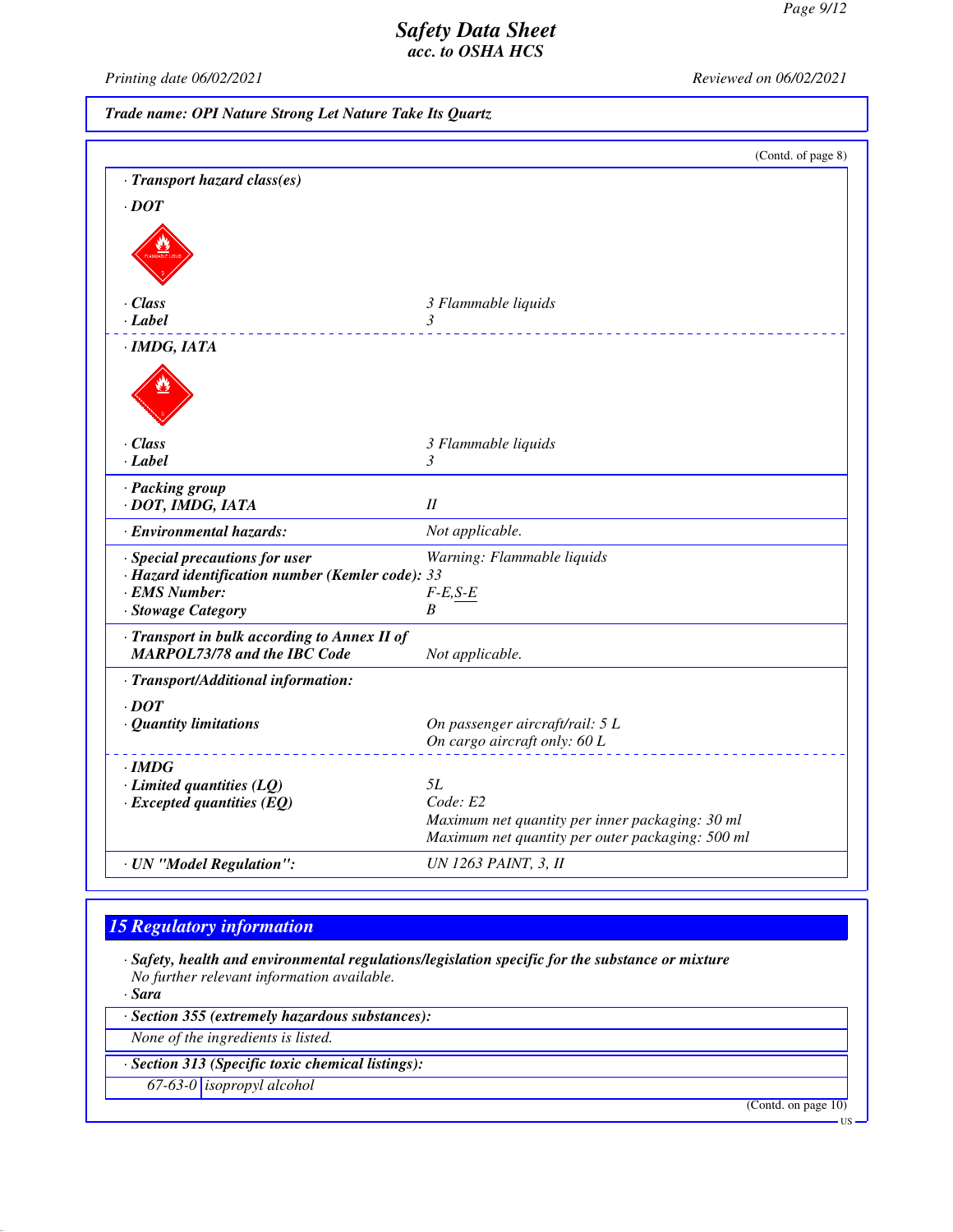*Printing date 06/02/2021 Reviewed on 06/02/2021*

*Trade name: OPI Nature Strong Let Nature Take Its Quartz*

|                                                                         | (Contd. of page 9)    |
|-------------------------------------------------------------------------|-----------------------|
| 7664-38-2 Phosphoric Acid                                               |                       |
| 7727-43-7 barium sulfate                                                |                       |
| $71-36-3$ n-Butyl alcohol                                               |                       |
| 7446-19-7 zinc sulphate (hydrous) (mono-, hexa-and hepta hydrate)       |                       |
| · TSCA (Toxic Substances Control Act):                                  |                       |
| 123-86-4 Butyl acetate                                                  | <b>ACTIVE</b>         |
| $141-78-6$ ethyl acetate                                                | <b>ACTIVE</b>         |
| 9004-70-0 Nitrocellulose                                                | <b>ACTIVE</b>         |
| 28407-73-0 Adipic Acid/Neopentyl Glycol/Trimellitic Anhydride Copolymer | <b>ACTIVE</b>         |
| 77-90-7 Tributyl acetylcitrate                                          | <b>ACTIVE</b>         |
| 64-17-5 ethyl alcohol                                                   | <b>ACTIVE</b>         |
| 67-63-0 isopropyl alcohol                                               | <b>ACTIVE</b>         |
| 13463-67-7 titanium dioxide                                             | <b>ACTIVE</b>         |
| 123-42-2 4-hydroxy-4-methylpentan-2-one                                 | <b>ACTIVE</b>         |
| 110-44-1 hexa-2,4-dienoic acid                                          | <b>ACTIVE</b>         |
| $66-25-1$ hexanal                                                       | <b>ACTIVE</b>         |
| 1934-21-0 CI 19140                                                      | <b>ACTIVE</b>         |
| 7664-38-2 Phosphoric Acid                                               | <b>ACTIVE</b>         |
| $69-65-8$ <i>D</i> -mannitol                                            | <b>ACTIVE</b>         |
| 5858-81-1 CI 15850                                                      | <b>ACTIVE</b>         |
| 61790-53-2 Diatomaceous earth (Silica-Amorphous)                        | <b>ACTIVE</b>         |
| $7727-43-7$ barium sulfate                                              | <b>ACTIVE</b>         |
| $71-36-3$ n-Butyl alcohol                                               | <b>ACTIVE</b>         |
| 7631-86-9 Silica                                                        | <b>ACTIVE</b>         |
| 1309-37-1 <i>Iron Oxides</i> (CI 77491)                                 | <b>ACTIVE</b>         |
| · Hazardous Air Pollutants                                              |                       |
| None of the ingredients is listed.                                      |                       |
| · Proposition 65                                                        |                       |
| Chemicals known to cause cancer:                                        |                       |
| 13463-67-7 titanium dioxide                                             |                       |
| Chemicals known to cause reproductive toxicity for females:             |                       |
| None of the ingredients is listed.                                      |                       |
| Chemicals known to cause reproductive toxicity for males:               |                       |
| None of the ingredients is listed.                                      |                       |
| Chemicals known to cause developmental toxicity:                        |                       |
| $64-17-5$ ethyl alcohol                                                 |                       |
| · Carcinogenic categories                                               |                       |
| · EPA (Environmental Protection Agency)                                 |                       |
| $7727-43-7$ barium sulfate                                              | D, CBD(inh), NL(oral) |
| $71-36-3$ n-Butyl alcohol                                               | $\overline{D}$        |
| 7446-19-7 zinc sulphate (hydrous) (mono-, hexa-and hepta hydrate)       | D, I, II              |
|                                                                         | (Cond. on page 11)    |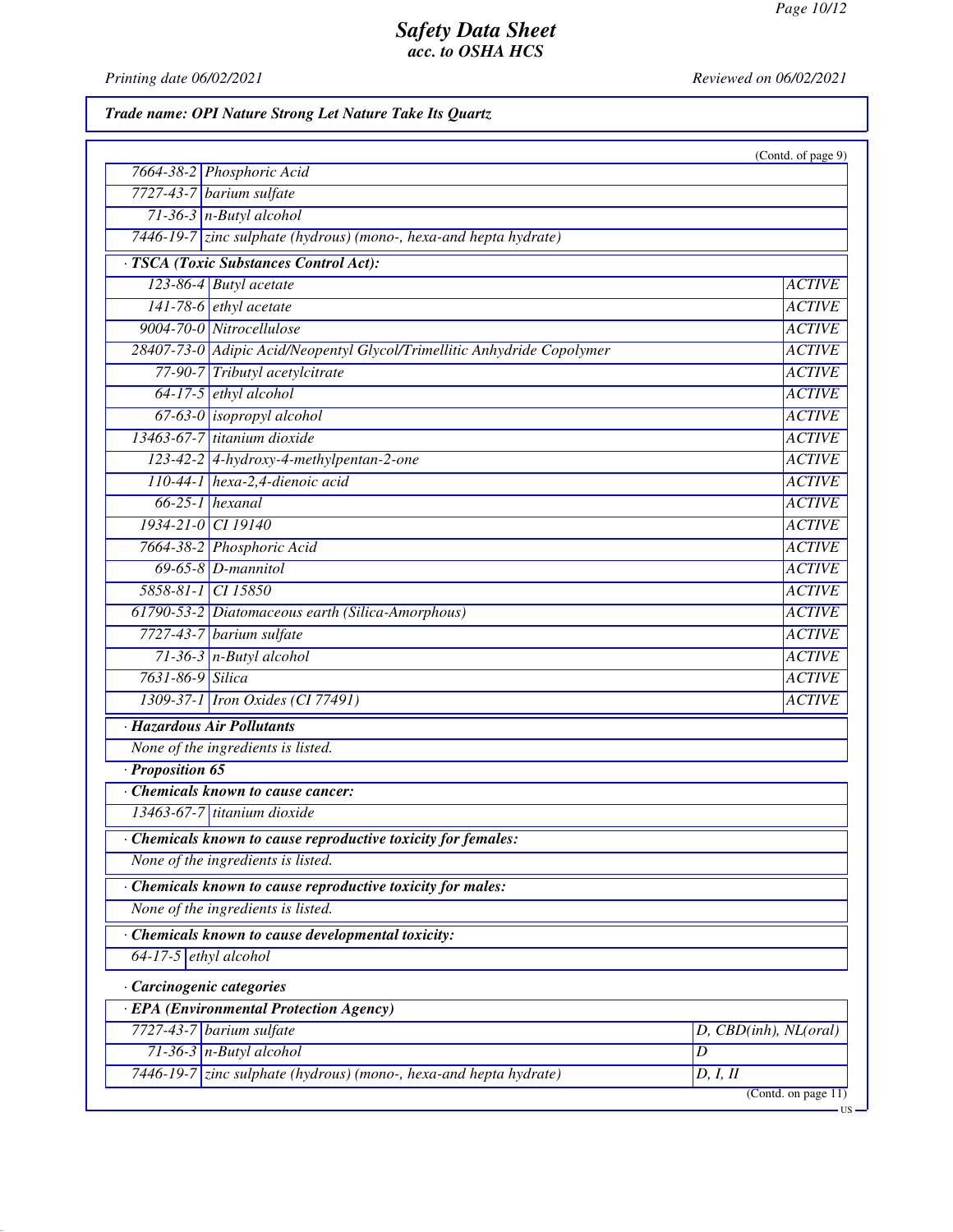*Printing date 06/02/2021 Reviewed on 06/02/2021*

### *Trade name: OPI Nature Strong Let Nature Take Its Quartz*

| (Contd. of page 10) |  |  |
|---------------------|--|--|
|                     |  |  |

| · TLV (Threshold Limit Value)                                            |                                         |    |
|--------------------------------------------------------------------------|-----------------------------------------|----|
|                                                                          | $64-17-5$ ethyl alcohol                 | A3 |
|                                                                          | 67-63-0 isopropyl alcohol               | A4 |
|                                                                          | $13463-67-7$ titanium dioxide           | A4 |
|                                                                          | 1309-37-1 <i>Iron Oxides</i> (CI 77491) | A4 |
| $\cdot$ NIOSH-Ca (National Institute for Occupational Safety and Health) |                                         |    |

*13463-67-7 titanium dioxide*

*· GHS label elements The product is classified and labeled according to the Globally Harmonized System (GHS). · Hazard pictograms*



*· Signal word Danger*

*· Hazard-determining components of labeling: Butyl acetate ethyl alcohol Adipic Acid/Neopentyl Glycol/Trimellitic Anhydride Copolymer ethyl acetate · Hazard statements Highly flammable liquid and vapor. Causes serious eye irritation. May cause an allergic skin reaction. May cause drowsiness or dizziness. · Precautionary statements Keep away from heat/sparks/open flames/hot surfaces. - No smoking. Ground/bond container and receiving equipment. Use explosion-proof electrical/ventilating/lighting/equipment. Use only non-sparking tools. Take precautionary measures against static discharge. Avoid breathing dust/fume/gas/mist/vapors/spray Wash thoroughly after handling. Use only outdoors or in a well-ventilated area. Contaminated work clothing must not be allowed out of the workplace. Wear protective gloves/protective clothing/eye protection/face protection. If on skin (or hair): Take off immediately all contaminated clothing. Rinse skin with water/shower. IF INHALED: Remove person to fresh air and keep comfortable for breathing. If in eyes: Rinse cautiously with water for several minutes. Remove contact lenses, if present and easy to do. Continue rinsing. Call a poison center/doctor if you feel unwell. Specific treatment (see on this label). If skin irritation or rash occurs: Get medical advice/attention. If eye irritation persists: Get medical advice/attention. Wash contaminated clothing before reuse. In case of fire: Use for extinction: CO2, powder or water spray. Store in a well-ventilated place. Keep container tightly closed. Store in a well-ventilated place. Keep cool. Store locked up. Dispose of contents/container in accordance with local/regional/national/international regulations.* (Contd. on page 12)

US